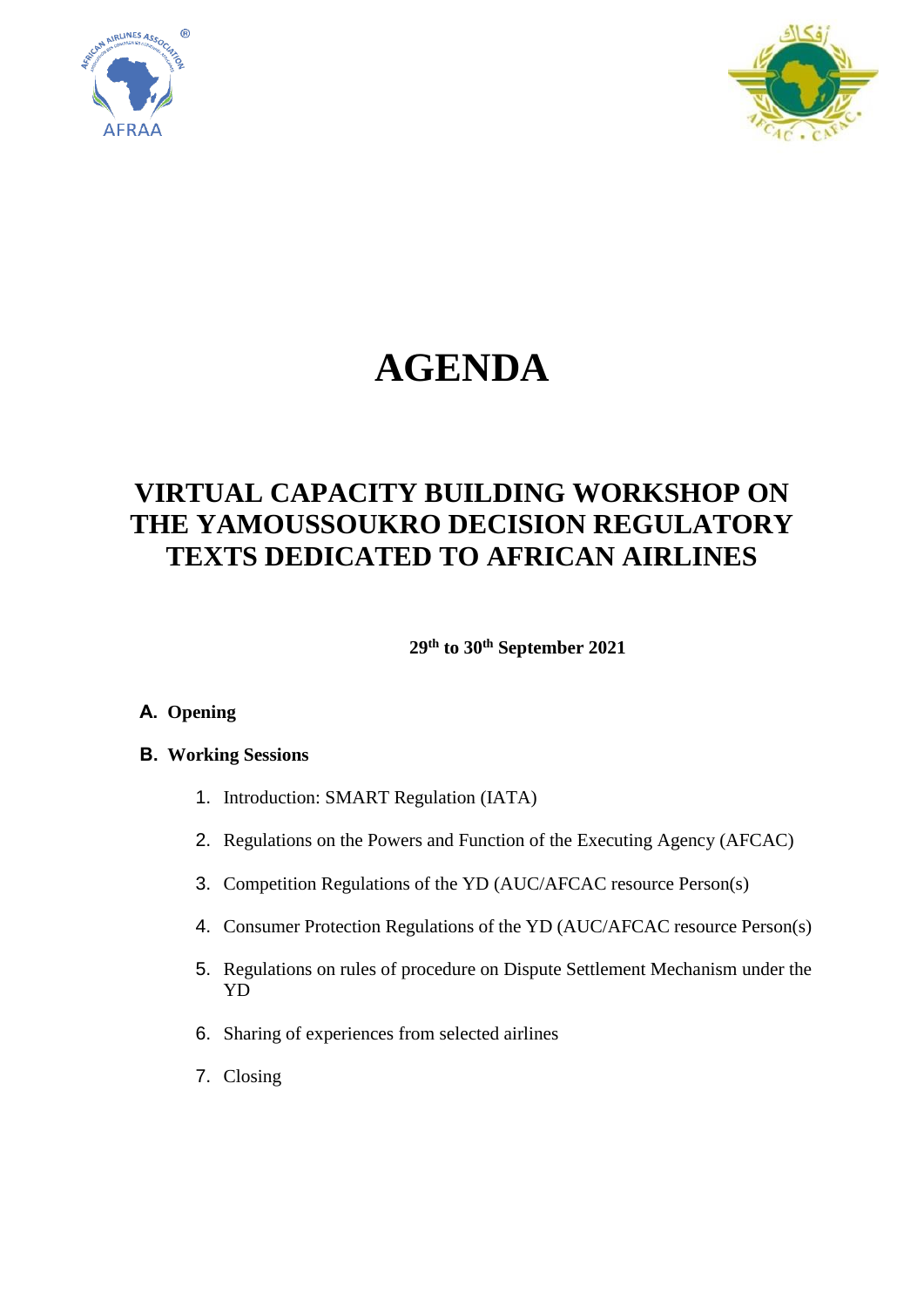



# **VIRTUAL CAPACITY BUILDING WORKSHOP ON THE YAMOUSSOUKRO DECISION REGULATORY TEXTS DEDICATED TO AFRICAN AIRLINES**

### **DRAFT PROGRAMME**

**DAY 1 – 29th September 2021**

**Session 1 | Capacity Building workshop on the Yamoussoukro Regulatory Texts**

| Time                                     | <b>Item</b>                                                                  | <b>Presenter</b>                   | <b>Information</b> |
|------------------------------------------|------------------------------------------------------------------------------|------------------------------------|--------------------|
|                                          |                                                                              |                                    |                    |
| 1300<br>1315                             | <b>Opening Ceremony</b><br>÷.<br><b>Welcome Remarks and Opening Speeches</b> | AFRAA/AFCAC<br><b>AUC</b>          |                    |
| 1315<br>1400                             | Presentation on SAATM benefits and prioritized action<br>plan                | <b>AFCAC</b><br><b>AUC</b>         |                    |
| 1400<br>$\overline{\phantom{0}}$<br>1440 | Introduction to Air Transport Regulation and SMART<br>regulations (TBC)      | <b>IATA</b>                        |                    |
|                                          |                                                                              |                                    |                    |
| 1440<br>1520                             | Regulations on the Powers and Functions of the Executing<br>Agency           | <b>AFCAC</b>                       |                    |
| 1520<br>1530                             | <b>Break</b>                                                                 | All                                |                    |
| 1530<br>1700                             | <b>Competition Regulation</b>                                                | <b>AFCAC</b><br>Resource<br>person |                    |
| 1700                                     | End of Day 1                                                                 |                                    |                    |